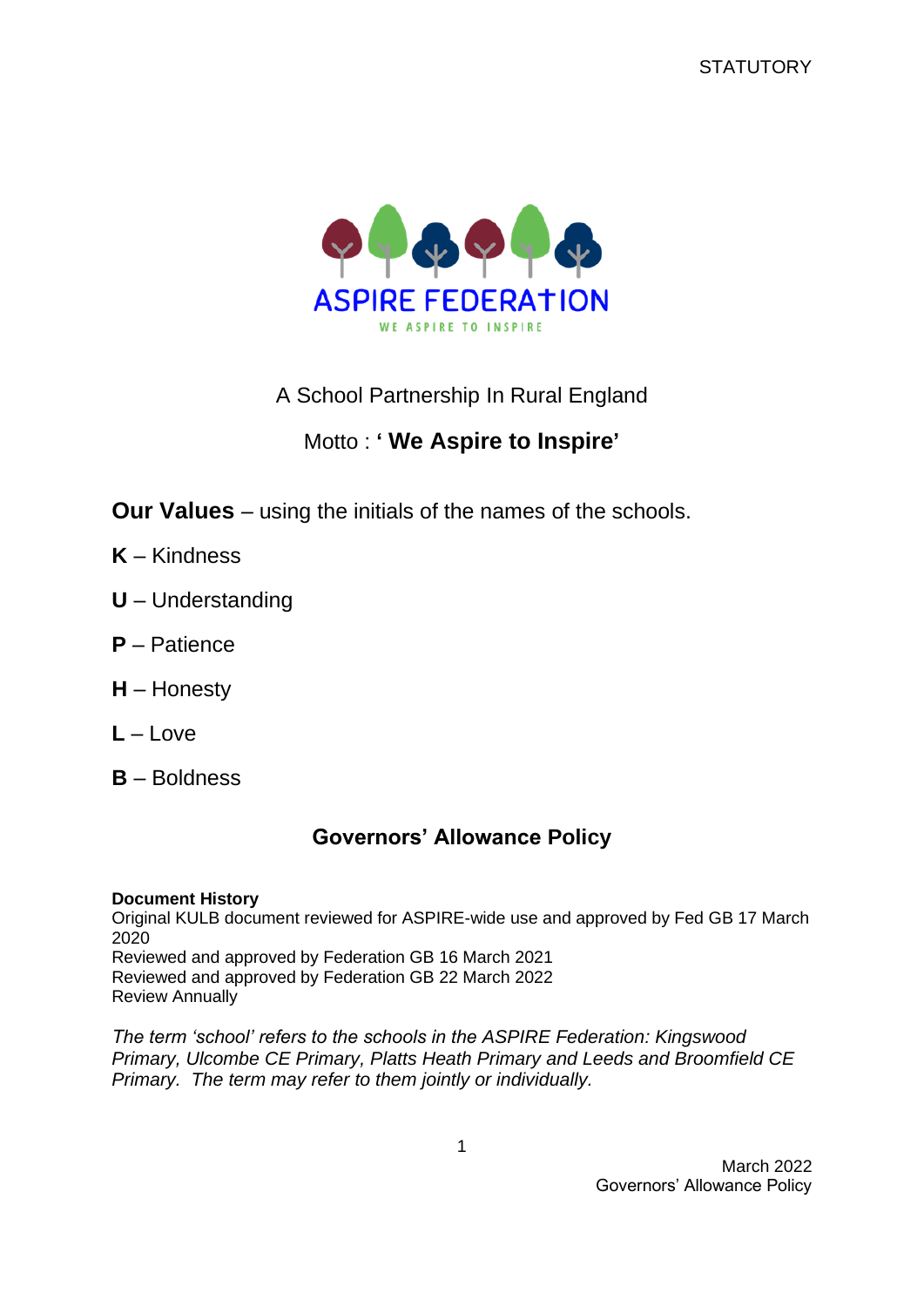At our two Church of England schools this policy will be delivered through strong links made to our Christian values:

#### **Leeds & Broomfield Church of England Primary School**

At Leeds & Broomfield we build strong foundations for all; to learn, flourish and fill their hearts with God's love. Everyone is important, valued and needed to make L&B grow. We give a quality all round nurturing education which develops the whole child; If the rain came we would not fall.

"*As many hands build a house, so many hearts make a school."*

*(Matthew Ch 7 24-27)*

#### **RESPECT RESILIENCE EMPATHY CURIOSITY HONESTY**

Our school Christian Values support the development of the children and all within the school and local community, giving the children and staff a positive outward looking view. The pupils and staff support and help each other and the local community enabling all to flourish.

We have explored the story of Matthew (Ch 7 24-27) showing curiosity, and the children felt empathy for the builder of the house on the sand, but said they must be resilient to try again. Jesus was honest with his followers and people followed and trusted him. The story continues showing how Jesus respected all and everyone who wanted to listen and learn could – no one was turned away. This high level of inclusion and respect is what makes Leeds and Broomfield a great school community to be part of 'many hearts make a school'.

#### **Ulcombe Church of England Primary School**

"*Unity and diversity in the body – one body, many members."*

*(Corinthians Ch 12 12-27)*

#### **HOPE RESPECT ENDURANCETRUST**

At Ulcombe Church of England Primary School endurance plays an important role in both our social learning and cultural ethos, where children aspire to be the best they can be. Diversity is the key to our curriculum and opportunities to progress and succeed both academically and as individuals are provided – many members working in unity with respect for each other. Hope is at the heart of our school community and is explicitly shown by both children and adults in our school, regardless of where the path of life leads them. Through God's love and trust each individual learns the skills important for them but also adds value to the community as a whole.

We are Ulcombe Church of England Primary School and each one of us is a part of it!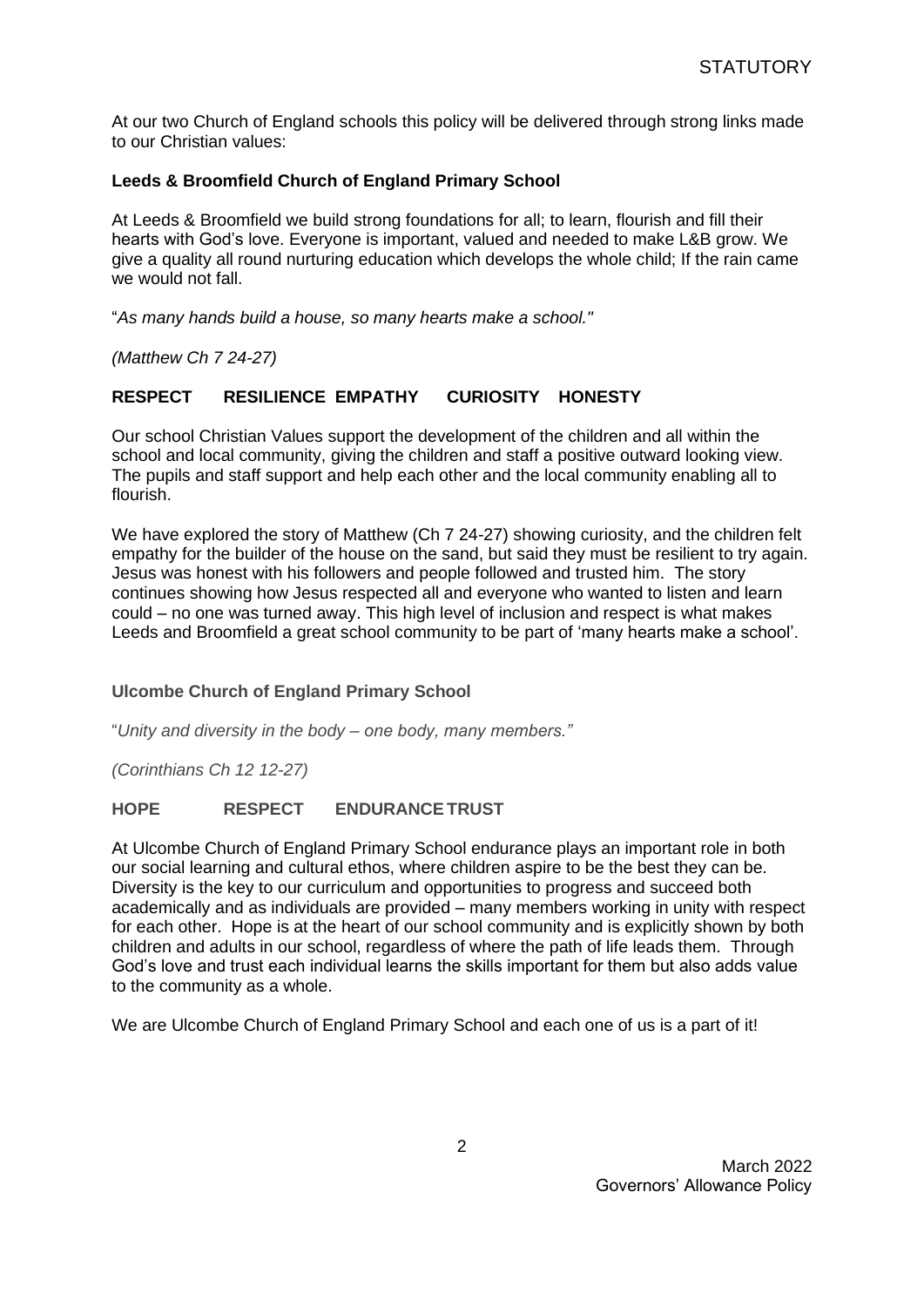### **Governors' Allowances**

- 1. The Education (Governors' Allowances) Regulations 2003 (the regulations) give governing bodies the discretion to reimburse governors from the school's annual budget for out-ofpocket expenses necessarily incurred in carrying out their duties.
- 2. The ASPIRE Governing Body believe that paying governors' expenses is important to help ensure anyone can serve as a governor and is an appropriate use of school funds. The specific items allowable reflect this objective and are listed below. The regulations do not permit governors to be paid an attendance allowance, nor may they be reimbursed for loss of earnings.
- 3. Governors (including associate governors) may claim the following out-of-pocket expenses provided they are necessarily incurred as a governor or representative of ASPIRE Primary Schools and are agreed in advance, on a case by case basis, by the individual Governing Bodies:
	- Childcare or babysitting allowances (excluding payments to a current/former spouse or partner);
	- Cost of care arrangements for an elderly or dependent relative (excluding payments to a current/former spouse or partner);
	- The extra costs they incur in performing their duties either because they have special needs or because English is not their first language;
	- The cost of travel relating only to travel to meetings/training courses at a rate of 45 pence per mile, which does not exceed the specified rates for school personnel;
	- Travel and subsistence costs, payable at the current rates specified by Kent County Council in the Kent Scheme 2010 (revised April 2013), associated with attending national meetings or training events, unless these costs can be claimed from the LA or any other source;
	- Telephone charges, photocopying, stationery, postage etc;
	- Any other justifiable allowances.
- 4. Governors who wish to claim expenses, once prior approval has been sought, should complete a claims form (obtainable from the School Office), attach receipts where possible, and return it to the School within two weeks of the date when the expenses were incurred. The schools' Chair of Governors (or Vice-Chair in respect of the Chair of Governors) will check that claims comply with this policy and authorise them for payment. The schools' Chair of Governors will report all claims to the next meeting of the governing body for ratification.
- 5. Claims will be subject to independent audit and may be investigated by the schools' Chair of Governors (or Vice-Chair in respect of the Chair of Governors) if they appear excessive or inconsistent.
- 6. This policy will be reviewed annually.